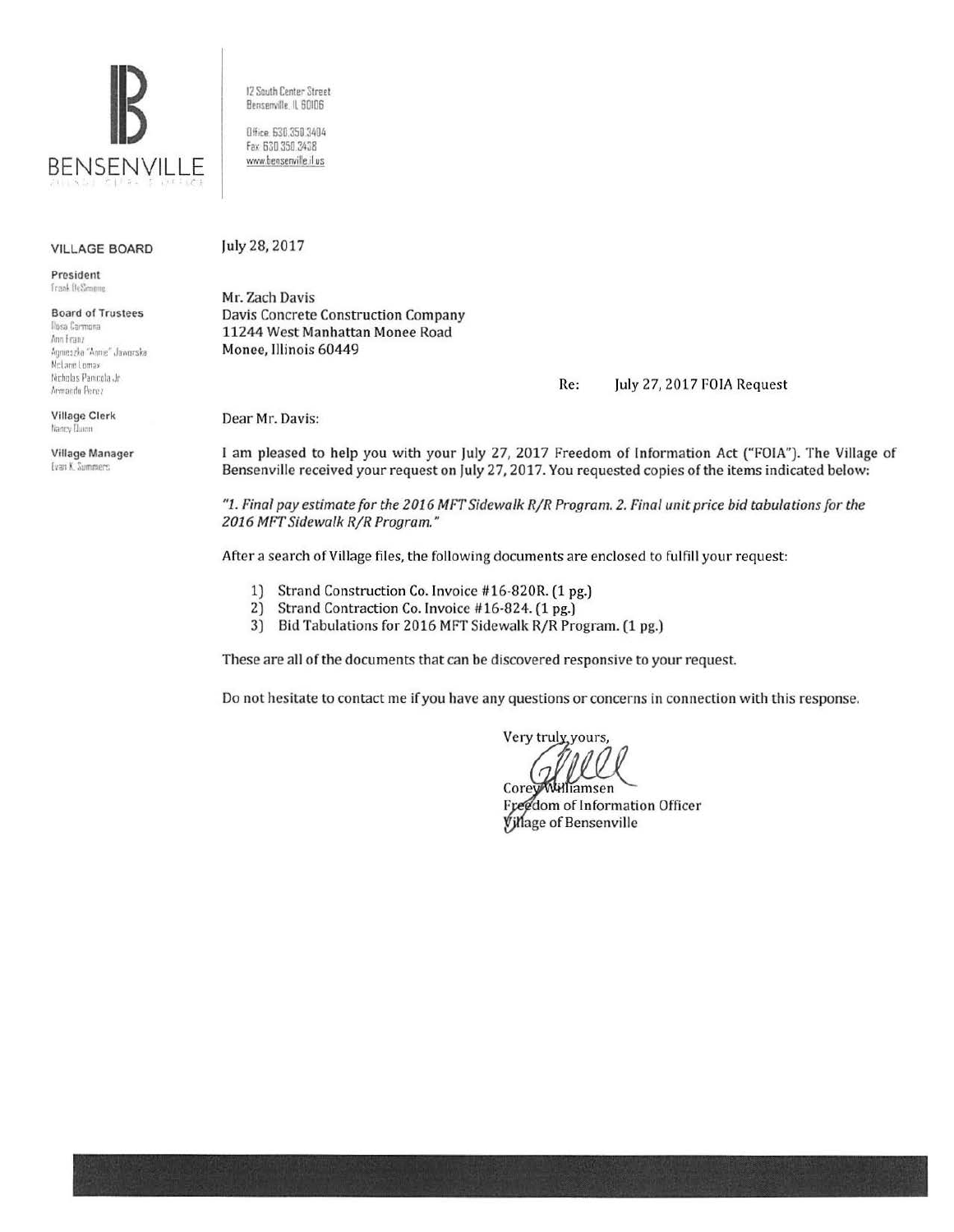## **Strada Construction Co.**

1742 W. Armitage Court Addison, IL 60101 Tel# 630-627-3800 Fax# 630-627 -3819

# **INVOICE**

| <b>DATE</b>    | <b>INVOICE#</b> |  |  |  |  |  |  |  |  |
|----------------|-----------------|--|--|--|--|--|--|--|--|
| 9/29/2016      | 16-820R         |  |  |  |  |  |  |  |  |
|                | <b>TERMS</b>    |  |  |  |  |  |  |  |  |
| Due on receipt |                 |  |  |  |  |  |  |  |  |

٦

### BILL TO

Village of Bensenville 717 E. Jefferson Ave Bensenville, IL 60106 Attn: Muhel Patel

|                       |                                                                                                  |                      | <b>PROJECT</b>                          |                                                               |  |  |  |  |  |  |  |
|-----------------------|--------------------------------------------------------------------------------------------------|----------------------|-----------------------------------------|---------------------------------------------------------------|--|--|--|--|--|--|--|
|                       |                                                                                                  |                      | 2016 Sidewalk                           |                                                               |  |  |  |  |  |  |  |
| <b>ITEM</b>           | <b>DESCRIPTION</b>                                                                               | QTY                  | <b>UNIT PRICE</b>                       | <b>AMOUNT</b>                                                 |  |  |  |  |  |  |  |
| 1.<br>2.3.<br>$\star$ | PCC Sidewalk 5" -sf<br>Sidewalk Removal -sf<br>Restoration -lump sum<br>Subtotal<br>5% Retainage | 8,249.15<br>8,249.15 | 5.45<br>1.00<br>1,250.00<br>$-2,722.85$ | 44,957.87<br>8,249.15<br>1,250.00<br>54,457.02<br>$-2,722.85$ |  |  |  |  |  |  |  |
|                       |                                                                                                  | <b>TOTAL</b>         |                                         | \$51,734.17                                                   |  |  |  |  |  |  |  |
|                       |                                                                                                  |                      | <b>RECEIVED</b>                         |                                                               |  |  |  |  |  |  |  |
|                       |                                                                                                  |                      | <b>BALANCE DUE</b>                      |                                                               |  |  |  |  |  |  |  |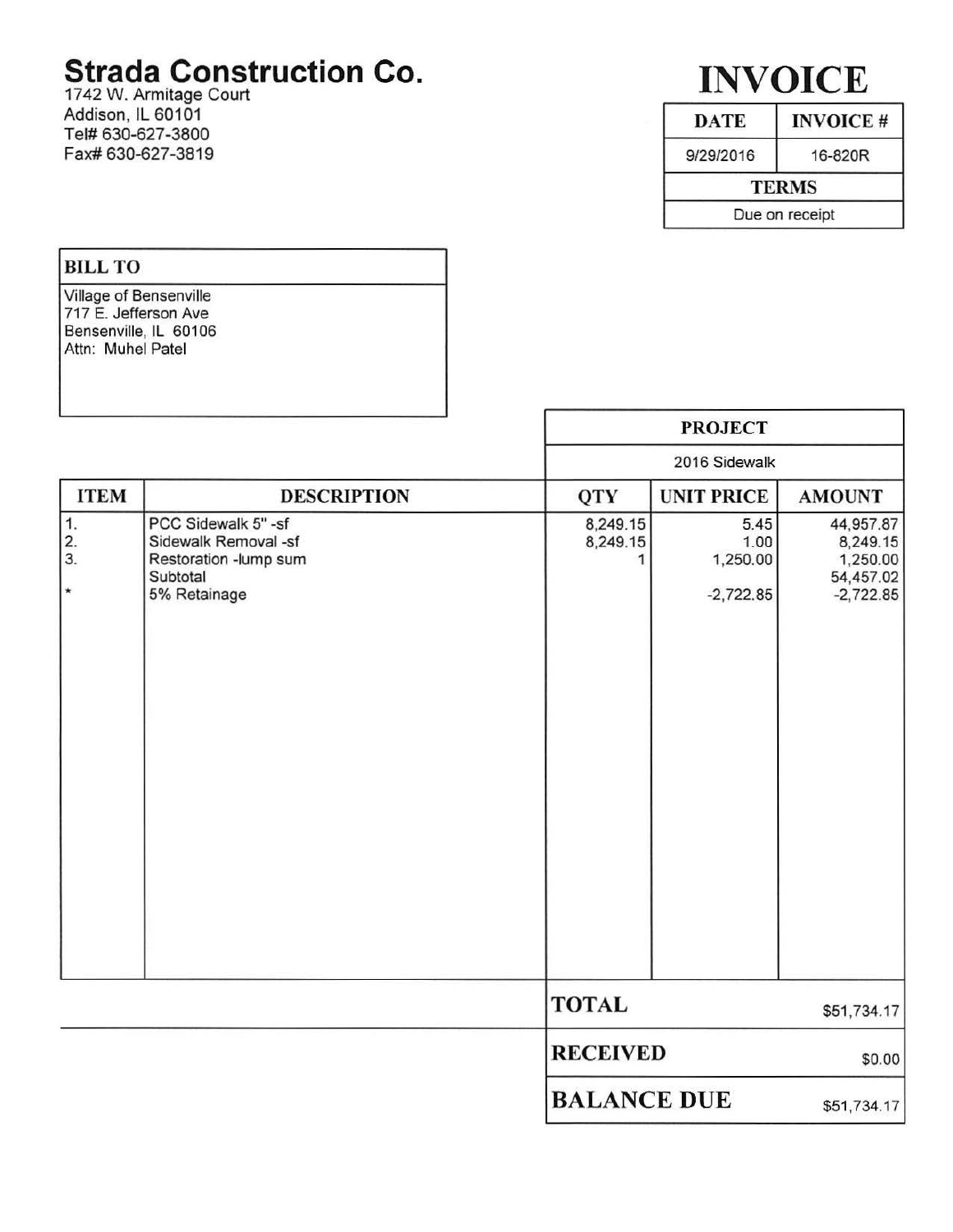## **Strada Construction Co.**

1742 W. Armitage Court Addison, IL 60101 Tel# 630-627-3800 Fax# 630-627-3819

# **INVOICE**

| <b>DATE</b>    | <b>INVOICE#</b> |  |  |  |  |  |  |  |  |
|----------------|-----------------|--|--|--|--|--|--|--|--|
| 11/17/2016     | 16-824          |  |  |  |  |  |  |  |  |
| <b>TERMS</b>   |                 |  |  |  |  |  |  |  |  |
| Due on receipt |                 |  |  |  |  |  |  |  |  |

### BILL TO Village of Bensenville 717 E. Jefferson Ave Bensenville, IL 60106 Attn: Muhel Patel

|             |                                | <b>PROJECT</b>     |                   |               |  |  |  |  |  |  |
|-------------|--------------------------------|--------------------|-------------------|---------------|--|--|--|--|--|--|
|             |                                |                    | 2016 Sidewalk     |               |  |  |  |  |  |  |
| <b>ITEM</b> | <b>DESCRIPTION</b>             | <b>QTY</b>         | <b>UNIT PRICE</b> | <b>AMOUNT</b> |  |  |  |  |  |  |
| $\star$     | Retainage from invoice 16-820R |                    | 2,722.85          | 2,722.85      |  |  |  |  |  |  |
|             |                                | <b>TOTAL</b>       |                   | \$2,722.85    |  |  |  |  |  |  |
|             |                                | <b>RECEIVED</b>    |                   | \$0.00        |  |  |  |  |  |  |
|             |                                | <b>BALANCE DUE</b> |                   | \$2,722.85    |  |  |  |  |  |  |